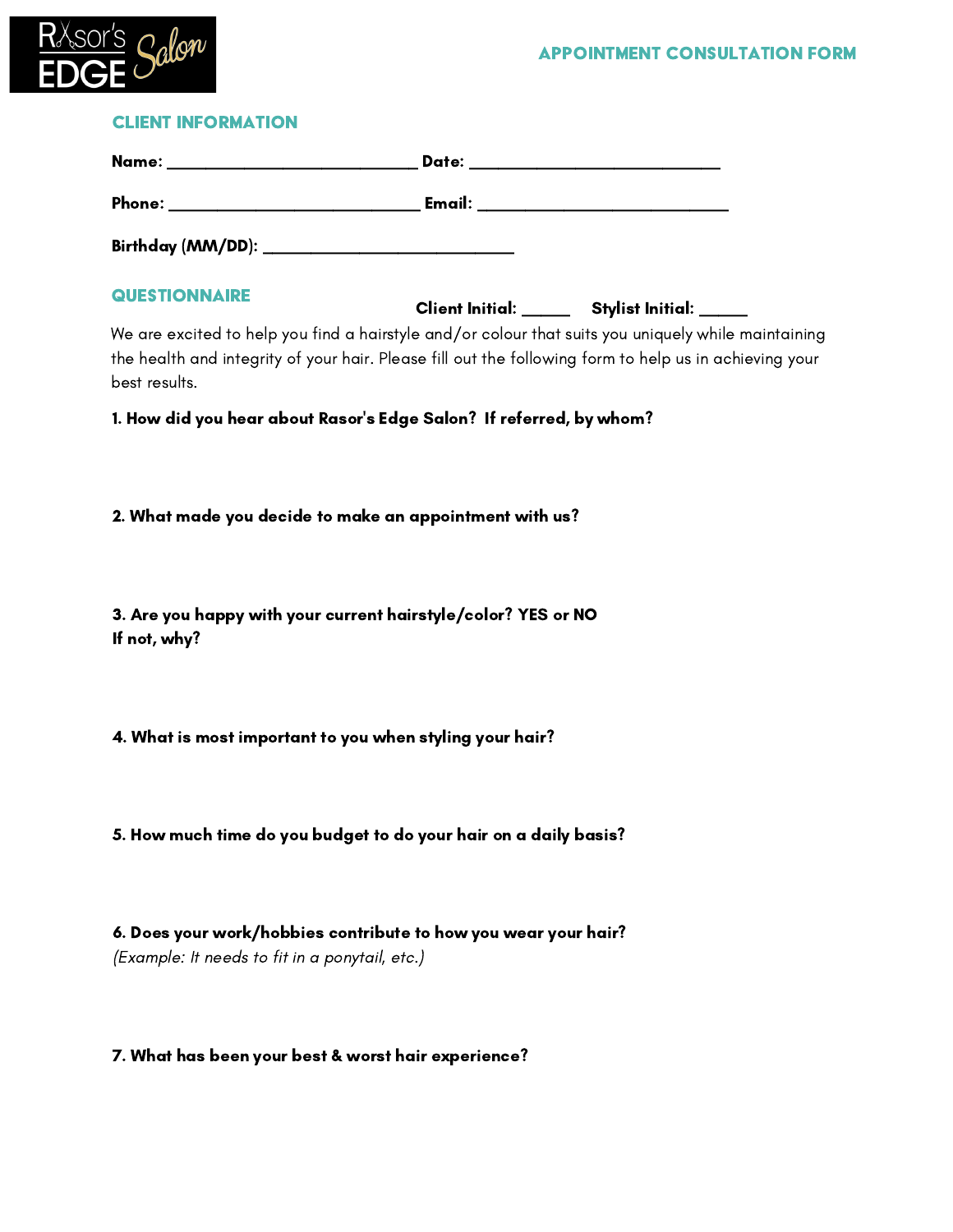

- 8. What are the things you like/dislike most about your hair?
- 9. What is your idea of the perfect hairstyle?

10. Approximately how many weeks ago did you receive your last hair service (cut and/or color)?

11. In the past 2 years, how many chemical services (color, chemical straightening, perms) have you had performed on your hair? Please list approximate date and services.

12. We offer free hand Hair Painting. Have you had any form of Hair Painting or Balayage done by this technique on your hair before?

13. What do you want to make sure to walk away with?

14. Is there anything you want me to make sure I DON'T do to your hair? (Bad experiences: too short, too light, etc.)

15. When you envision leaving your first appointment, how do you want to feel?

16. Please write down any questions you may have for me about your hair.

17. Do you have budget for your appointment? It is important for us to be on this same page, sticker shock is no fun for any of us.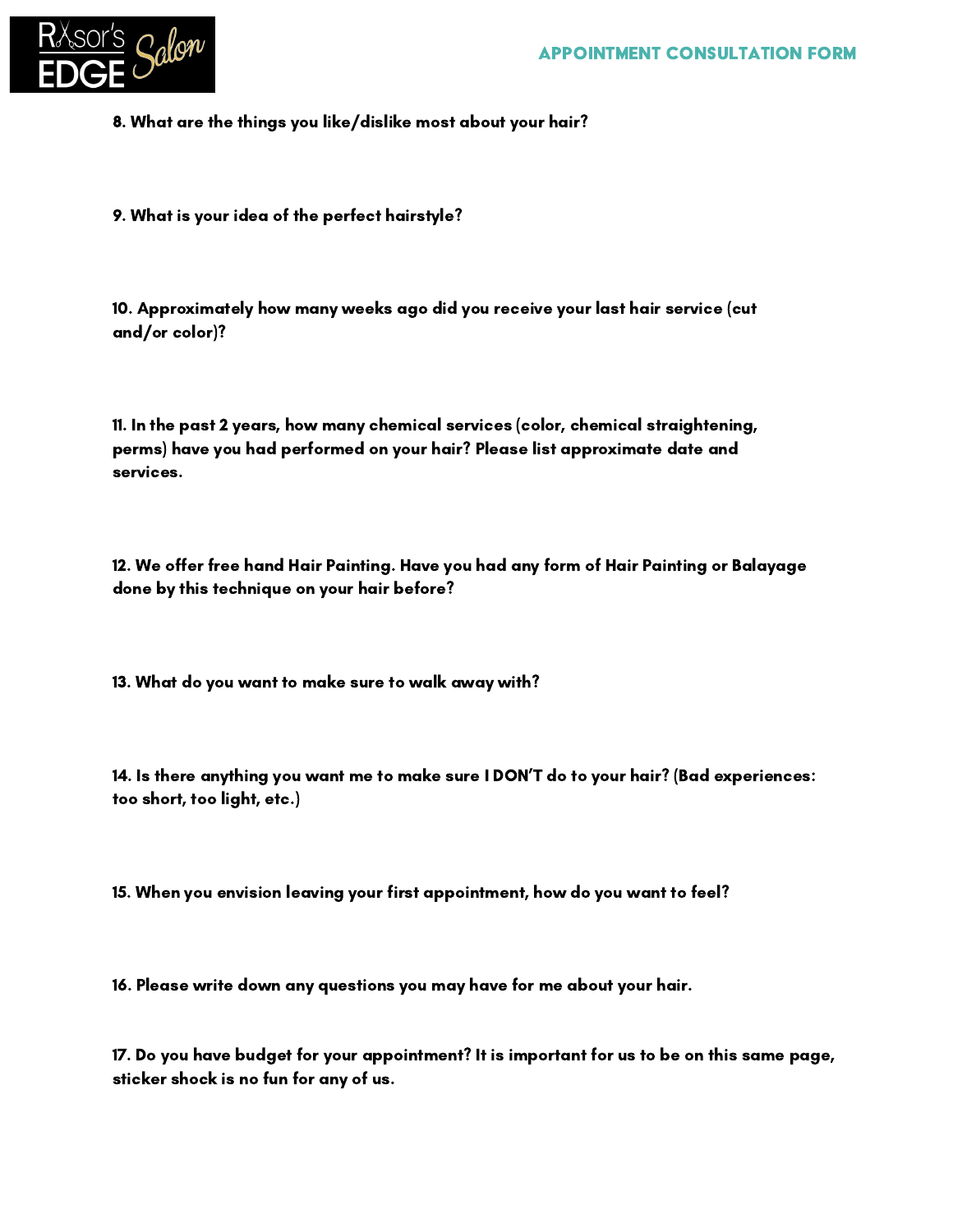

RISKS INVOLVED

Client Initial: \_\_\_\_\_ Stylist Initial: \_\_\_\_\_

# WITH ANY CHEMICAL SERVICE, THERE ARE RISKS INVOLVED.

### Genetics, medications, hormones and your overall health

All of the above play a role in making up your chemical make up, including your hair. What may work for one person, may not work well for you due to the differences in how your body is built to react.

#### Previous chemical services – professional or at home

Whether lightened or darkened by a box or professional, or permed or relaxed, all of these services present their own risk. Even if a colour is faded, it is still present in your hair until it is cut off.

### Well water, hard water, and copper pipes – heat reactions

Mineral deposits from water and pipes can build up in your hair and cause a reaction with hydrogen peroxide, bleach powder, colour removers, and oxidative colour. The reactions are UNPREDICTABLE and can happen after multiple times of using the same product. It is unsure how deposits are going to react, and many do not even know they have them built up in their hair. Using the exact same products for years, then one day having a chemical reaction is similar to developing an allergy to something we have been already using our entire lives.

#### Other Variables

There are unpredictable risks not mentioned above that may occur during your colour service.

# THERE IS NO GUARANTEE WHEN PERFORMING A CHEMICAL SERVICE.

We would not be doing our job if we did not present these risks to you ahead of time. The more we do your hair, and know the products on your hair (every color line is different), the better predictions we can make as we learn and understand your hair better.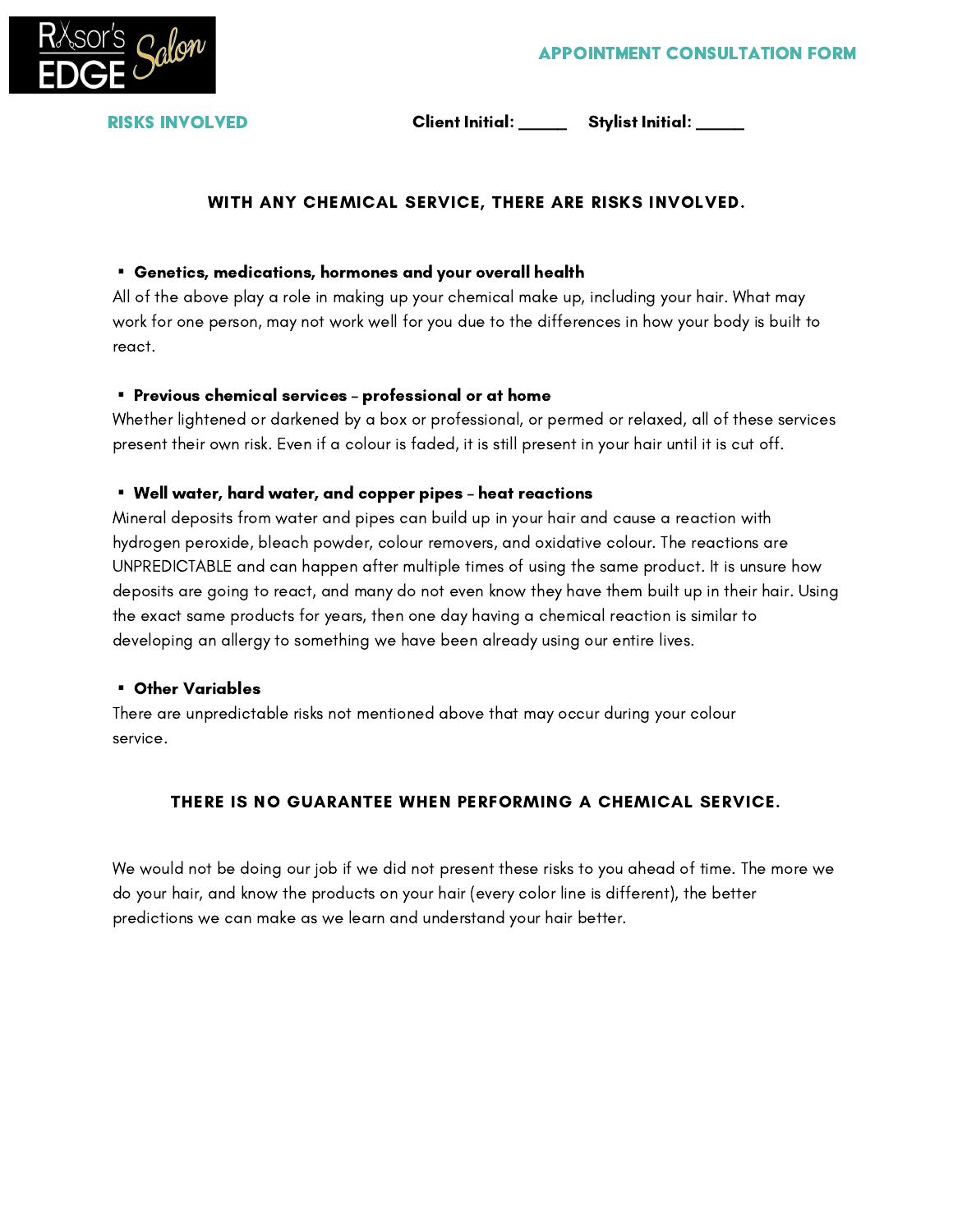

#### HOME HAIR CARE MAINTENANCE Client Initial: \_\_\_\_\_ Stylist Initial: \_\_\_\_\_

Your hair is an investment and we want it to last as long as possible. The importance of home care is often overlooked, but is essential when recreating your style, as well as maintaining and protecting your color. The products that best suit your hair cut/style/color will be shown to you on the day of your appointment. Rasor's Edge Salon color services are guaranteed only when accompanied with professional shampoos and conditioners.

As a new guest, we would like to offer you 30% off at your first appointment.

#### cancellation policy

Client Initial: \_\_\_\_\_\_ Stylist Initial: \_\_\_\_

We understand that special circumstances are unavoidable and a cancellation may be necessary. If you find yourself unable to keep your appointment, we request at least 24 hours notice. All cancellations must be done online through Vagaro or by calling the salon. Cancellations through email or social media will not be valid. Clients who do not honor their appointments may be charged a cancellation fee as follows:

- 24 Hours Notice: Service(s) may be cancelled without charge
- Failure to Show: The entire service(s) will be charged 50% of total appointment cost.
- Cancellation Under 24 Hours Notice: Service(s) subject to a charge of 30% of total appointment cost.

This courtesy enables the availability to schedule another client in, in turn, and maintains a higher availability of services for you as well as others.

# **COST FOR SERVICES**

| <b>Client Initial:</b> | <b>Stylist Initial:</b> |
|------------------------|-------------------------|
|------------------------|-------------------------|

We understand that everyone is working with different price points. We want to give you the style your looking for while staying in your price point while staying fare for both the client and the stylist. That is why we have chosen to charge for services on an hourly basis and we weigh our products for cost efficiency. By doing this cost is only charged accordingly to your hairs needs not just a one size fits all. We have an hourly rate for cuts, colors etc. we use a system called "Salon Scale" to weigh out color for accuracy in charging. If you have any other questions please talk with the stylist your having this consultation with.

\*Please keep in mind that sense we have not done your hair previously our price quotes are given with the best of our ability and variances may happen. A quote is a best educated guess not the final cost. However by using the systems we do it allows us to be as accurate as can be until we get to know your hair and all its needs.